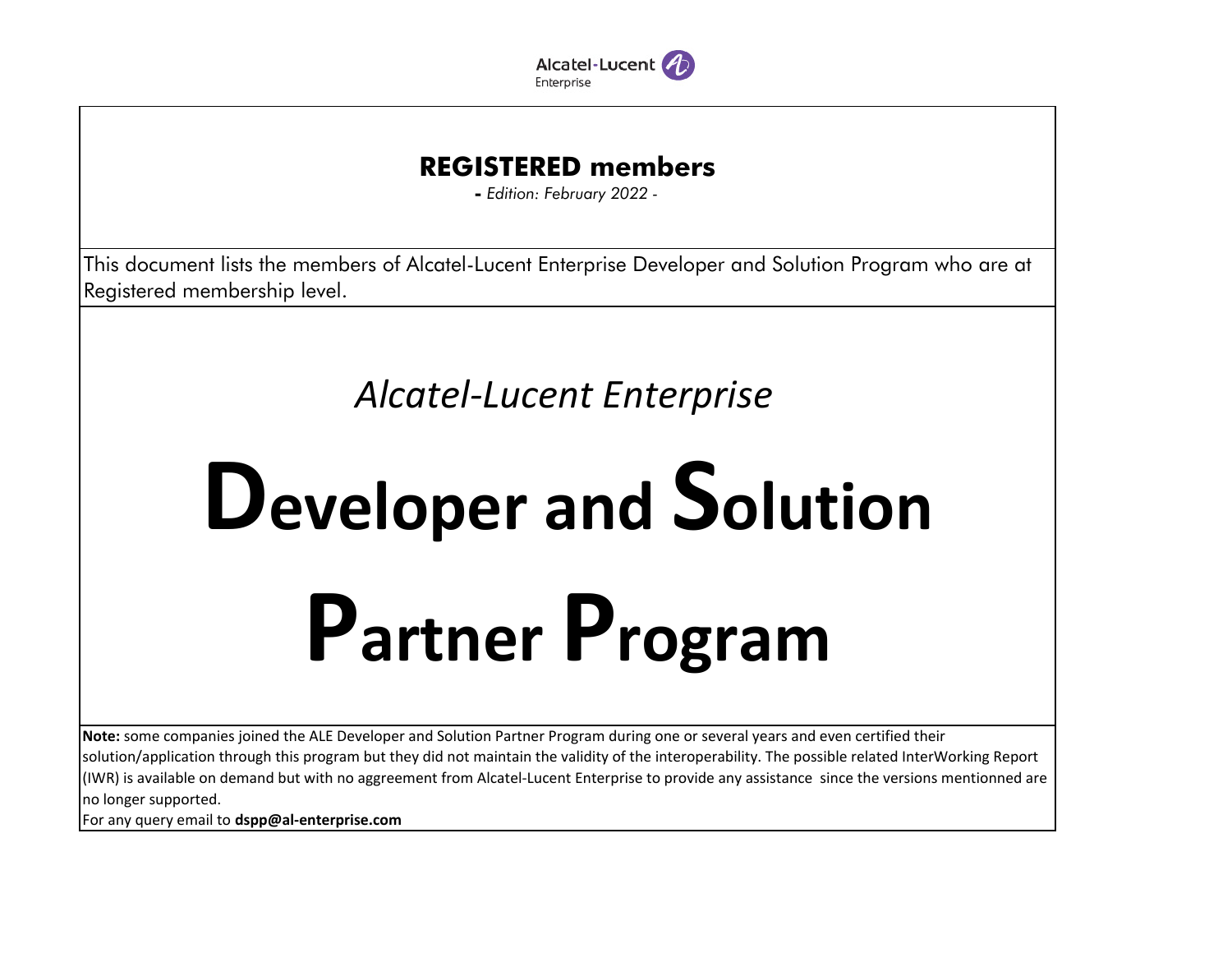

|                                     |                | <b>Membership</b> |                    | <b>SOLUTION</b>               |                               |                              |                    | <b>INTERWORKING</b> |                                          |  |
|-------------------------------------|----------------|-------------------|--------------------|-------------------------------|-------------------------------|------------------------------|--------------------|---------------------|------------------------------------------|--|
| <b>COMPANY</b>                      | <b>COUNTRY</b> | date              | <b>Environment</b> | <b>Solution name</b>          | <b>Solution categories</b>    | <b>Platform</b>              | Interface          | last IWR date       | <b>Versions</b>                          |  |
| <b>911 ETC</b>                      | <b>USA</b>     | Feb 2015          | Communications     | CrisisConnect                 | E112 and 911 Dispatch         | OXE R11.1                    | SIP Trunk          | March 2016          | CrisisConnect 5.2.3                      |  |
| <b>ACUTEK SOLUTIONS, LLC</b>        | <b>USA</b>     | January 2017      | Communications     | <b>Acutek Solutions</b>       | <b>IPTV</b>                   |                              |                    |                     |                                          |  |
|                                     |                |                   |                    |                               |                               | <b>OXE R12.0</b>             | SIP                | <b>July 2017</b>    | VM 2100                                  |  |
|                                     |                |                   |                    |                               |                               | <b>OXE R9.1</b>              | SIP                | <b>March 2011</b>   | 9210 SSM                                 |  |
|                                     |                |                   |                    |                               |                               | OXE R11.1                    | SIP                | <b>July 2015</b>    | SSP 2210                                 |  |
| AEI COMMUNICATIONS CORPORATION      | <b>USA</b>     | Sept 2010         | Communications     | Guestroom phones              | Rooms phones                  | <b>OXE R9.1</b>              | SIP                | March 2011          | <b>SLN 1103</b>                          |  |
|                                     |                |                   |                    |                               |                               | OXE R10.1<br><b>OXE R9.1</b> | SIP                | <b>July 2012</b>    | <b>SGR 8206</b>                          |  |
|                                     |                |                   |                    |                               | OXE R10.x                     |                              | analog             | Feb 2011            | ALN 5103, ASP 6110/6210                  |  |
|                                     |                |                   |                    |                               |                               | OXE R11.x                    |                    |                     |                                          |  |
|                                     |                |                   |                    |                               |                               | OXE R10.1                    | analog             | $nov-13$            | AGR 8206                                 |  |
| ASPIRE CALL CENTER TECHNOLOGIES LTD | Israel         | <b>July 2021</b>  | Communications     | Aspire                        | <b>Contact Center</b>         |                              |                    |                     |                                          |  |
| <b>ALARM IT FACTORY GMBH</b>        | Germany        | March 2016        | Communications     | Alarm Control Center          | Alarm system and Notification | OXE R11.2                    | SIP                | Dec 2016            | ACC 1.0                                  |  |
| ALFAVOX SP. Z O.O.                  | <b>POLAND</b>  | NOVEMBER 2015     | Communications     | alfaCC                        | CTI integrations              |                              |                    |                     |                                          |  |
| <b>ALGORIA</b>                      | France         | April 2015        | Communications     | <b>TWS</b>                    | CTI integrations              | OXO R10.2                    | <b>CSTA</b>        | janv-16             | <b>TWS 4.1</b>                           |  |
|                                     |                |                   |                    |                               |                               | OXE R11.1                    | <b>CSTA</b>        | May 2016            | <b>TWS 4.2</b>                           |  |
| ALL-RTP                             | France         | janv-16           | Communications     | Recorder Pro                  | <b>Voice Recording</b>        |                              |                    |                     |                                          |  |
| <b>APD COMMUNICATIONS</b>           | UK             | <b>APRIL 2008</b> | Communications     | <b>CORTEX</b>                 | Alarm system and Notification |                              |                    |                     |                                          |  |
| <b>ARTVISE AB</b>                   | Sweden         | May 2018          | Communications     | Artvise Contact Center        | <b>Contact Center</b>         |                              |                    |                     |                                          |  |
|                                     |                |                   |                    |                               |                               | OXO R9.2                     | SIP                | February 2014       | IP-DECT R7.0                             |  |
|                                     |                |                   |                    |                               |                               | OXO R10.0                    | SIP                | January 2015        | IP-DECT R7.2                             |  |
|                                     |                |                   |                    |                               |                               | OXO Connect R3.1             | SIP                | September 2019      | IP-DECT R10.3                            |  |
|                                     |                |                   |                    |                               |                               | OXE R10.1                    | SIP                | November 2012       | IP-DECT R5.1                             |  |
| <b>ASCOM</b>                        | Sweden         | May 2002          | Communications     | IP-DECT                       | <b>DECT</b>                   | <b>OXE R11.0</b>             | SIP                | October 2013        | IP-DECT R6.2                             |  |
|                                     |                |                   |                    |                               |                               | <b>OXE R11.0</b>             | SIP                | February 2014       | IP-DECT R7.0                             |  |
|                                     |                |                   |                    |                               |                               | OXE R11.1                    | SIP                | October 2015        | IP-DECT R7.2                             |  |
|                                     |                |                   |                    |                               |                               | <b>OXE R11.2</b>             | SIP                | December 2016       | IP-DECT R9.0                             |  |
|                                     |                |                   |                    |                               |                               | <b>OXE R12.0</b>             | SIP                | May 2017            | IP-DECT R9.1                             |  |
|                                     |                |                   |                    |                               |                               | <b>OXE R12.0</b>             | SIP                | November 2017       | IP-DECT R10.0                            |  |
| AT4 WIRELESS - DEKRA                | SPAIN          | DECEMBER 2017     | Communications     | GASTEL                        | Call Accounting System        |                              |                    |                     | IP 200 v13.7                             |  |
|                                     |                |                   |                    |                               |                               | OXO R10.1                    | SIP                | April 2015          | IP 600 v14.6<br>IP 800 v15.7             |  |
|                                     |                |                   |                    |                               |                               | OXO R10.0                    | SIP                | $nov-14$            | IP 80 v2.33                              |  |
|                                     |                |                   |                    |                               |                               | <b>OXE R11.2</b>             | SIP                | Feb 2016            | IP100 v1.1                               |  |
|                                     |                |                   |                    |                               |                               | <b>OXE R11.2</b>             | analog             | April 2016          | T10, T580                                |  |
| <b>ATLINKS</b>                      | France         | <b>April 2012</b> | Communications     | Temporis                      | Office phones                 | OXE R11                      | SIP                | December 2014       | IP80 v2.33                               |  |
|                                     |                |                   |                    |                               |                               | <b>OXE R11.0</b>             | analog             | <b>July 2014</b>    | T380                                     |  |
|                                     |                |                   |                    |                               |                               | OXE R11.0                    | SIP                | Feb 2014            | IP 1020 v1.2                             |  |
|                                     |                |                   |                    |                               |                               | OXE R10.1/R11.0              | SIP                | $oct-13$            | IP 200 v13.6<br>IP 600 v14.6             |  |
|                                     |                |                   |                    |                               |                               |                              |                    |                     | IP 800 v15.6                             |  |
|                                     |                |                   |                    |                               |                               | OXE R11.2                    | SIP                | June 2016           | IP 100, IP 150, IP 300, IP 1850, IP 2015 |  |
| ATT - AUDIOTEXT TELECOM AG          | Switzerland    | March 2006        | Communications     | Alarm Management Server (AMX) | Alarm system and Notification | OXE R11.2                    | Paging<br>Alarming | September 2016      | AMX 5.2                                  |  |
| <b>ATS-Studios</b>                  | France         | April 2020        | Communications     |                               | Greeting messages             |                              |                    |                     |                                          |  |
| AVH                                 | France         | December 2020     | Communications     |                               | Disability                    |                              |                    |                     |                                          |  |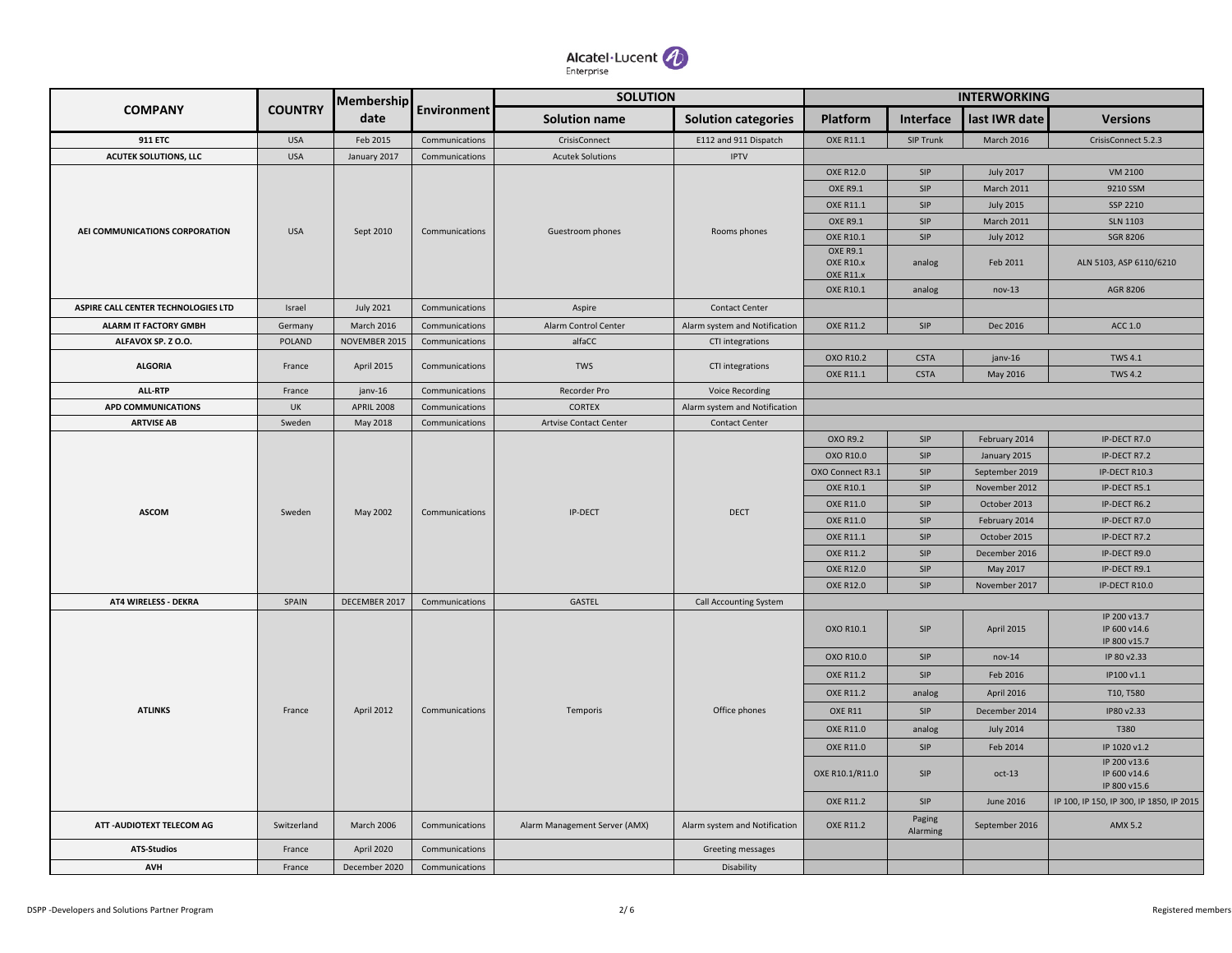

|                                        |                       | Membership        |                    | <b>SOLUTION</b>                             |                               |                                      |                     | <b>INTERWORKING</b>  |                                                   |  |
|----------------------------------------|-----------------------|-------------------|--------------------|---------------------------------------------|-------------------------------|--------------------------------------|---------------------|----------------------|---------------------------------------------------|--|
| <b>COMPANY</b>                         | <b>COUNTRY</b>        | date              | <b>Environment</b> | <b>Solution name</b>                        | <b>Solution categories</b>    | <b>Platform</b>                      | <b>Interface</b>    | last IWR date        | <b>Versions</b>                                   |  |
| <b>AWS ITALIA SRL</b>                  | <b>ITALY</b>          | December 2014     | Communications     | Phoenyx                                     | Alarm system and Notification |                                      |                     |                      |                                                   |  |
| <b>AXINITE</b>                         | France                | March 2016        | Communications     | <b>TAXINITE</b>                             | <b>Call Accounting System</b> | OXO R10.2                            | <b>Web Services</b> | May 2016             | Taxinite V9                                       |  |
| <b>AZURSOFT</b>                        | France                | May 2019          | Communications     | WINSUP/ACTIVES                              | Alarm monitoring              |                                      |                     |                      |                                                   |  |
| BITTEL INTELLIGENT TECHNOLOGY CO LTD   | China                 | sept-07           | Communications     | <b>BTUnoVoice</b>                           | room phones                   | <b>OXE R12.0</b>                     | <b>SIP</b>          | December 2017        | HA9888TSD v3.20<br>IP60W v3.20<br>HWD67TSD v3.0   |  |
|                                        |                       |                   |                    |                                             |                               | <b>OXE R11.0</b>                     | SIP                 | December 2015        | WT1 v7.0                                          |  |
| <b>BIX BYTES SOLUTIONS Gmbh</b>        | Switzerland           | September 2020    | Rainbow            |                                             |                               |                                      |                     |                      |                                                   |  |
| <b>BLUEBIRD INC.</b>                   | South Korea           | March 2019        | Communications     | EF400 / EF500                               | Rugged phones                 |                                      |                     |                      |                                                   |  |
|                                        | <b>USA</b>            | sept-09           | Communications     | ProxySG                                     | <b>Reverse Proxy Server</b>   | <b>OXE R10.0</b>                     | HTTP/HTTPS          | January 2010         | ProxySG v6.1                                      |  |
| <b>BLUECOAT -SYMANTEC</b>              |                       |                   |                    |                                             |                               | OT 2.2                               | HTTP/HTTPS          | January 2017         | ProxySGVA v6.5                                    |  |
|                                        |                       |                   |                    |                                             |                               | <b>OXE R11.1</b>                     |                     | August 2014          | BluePage v1.3                                     |  |
| <b>BLUELINEA</b>                       | France                | january 2014      | Communications     | BlueHub / BluePage                          | Alarm server                  | <b>OXE R12.2</b>                     | SIP/Alarming        | December 2018        |                                                   |  |
|                                        |                       |                   |                    |                                             |                               | OXO Connect R3.0                     |                     |                      | BlueHub V5 2.0                                    |  |
| <b>BMCE</b>                            | Morocco               | october 2015      | Communications     |                                             | CTI integrations              |                                      |                     |                      |                                                   |  |
|                                        |                       |                   |                    |                                             |                               | <b>OXE R12.2</b>                     | <b>SIP</b>          | November 2018        |                                                   |  |
| <b>BRAXTEL</b>                         | <b>United Kingdom</b> | <b>July 2018</b>  | Communications     | ContactQ                                    | <b>Contact Center</b>         | OXO Connect R3.0                     | SIP                 | February 2019        | ContactQ 4.7                                      |  |
| <b>BRILLANTEZ SOLUTIONS PTE LTD</b>    | Singapore             | sept-14           | Communications     | <b>HMS</b>                                  | PMS                           | <b>OXE R11.1</b>                     | AHL                 | August 2015          | Hospitality Suite 1.0                             |  |
| <b>BUMBEE LABS AB</b>                  | Sweden                | January 2020      | Network            |                                             |                               |                                      |                     |                      |                                                   |  |
| C4B                                    | Germany               | <b>July 2006</b>  | Communications     | XPhone Corporate CTI Solutions + fax server | <b>Unified Communication</b>  | OXO R10.0                            | <b>CSTA</b>         | Apr 2013             | Xphone Express 2011 (4.3)<br>Xphone UC 2011 (4.3) |  |
| <b>CANDIT MEDIA (SDNSQUARE)</b>        | Belgium               | <b>July 2012</b>  | Network            | <b>WARP</b> cluster                         | <b>WLAN</b>                   |                                      |                     |                      |                                                   |  |
| <b>CASABLANCA HOTELSOFTWARE GMBH</b>   | Austria               | Feb 2014          | Communications     | Hotelsoftware                               | PMS                           | <b>OXE R11.1</b><br>OXO R10.1        | AHL<br>OHL          | Apr 2015<br>Apr 2015 | v1.0<br>v1.0                                      |  |
| <b>CDC SOFTWARE LLC</b>                | <b>USA</b>            | March 2017        | Communications     |                                             | <b>CRM</b> integrations       |                                      |                     |                      |                                                   |  |
| <b>CENTRILOGIC LTD</b>                 |                       |                   |                    | CDC Platform (Zendesk Integration)          |                               |                                      |                     |                      |                                                   |  |
|                                        | United Kingdom        | May 2014          | Communications     | laaS                                        | <b>OTEC Specialist</b>        |                                      |                     |                      |                                                   |  |
| <b>CHOICE HOTELS FRANCE</b>            | France                | May 2017          | Communications     | NITEL                                       | PMS                           |                                      |                     |                      |                                                   |  |
|                                        |                       |                   |                    |                                             |                               | OXO R10.3                            | OHL                 | May 2016             | InfoServ Health v2.9                              |  |
| <b>CIEME</b>                           | France                | November 2001     | Communications     | InfoServ                                    | <b>Call Accounting System</b> |                                      |                     |                      | InfoServ Hotel v3.7                               |  |
|                                        |                       |                   |                    |                                             |                               | <b>OXE R11.2</b>                     | AHL                 | May 2016             | InfoServ Health v2.9                              |  |
|                                        |                       |                   |                    |                                             |                               |                                      |                     |                      | InfoServ Hotel v3.7                               |  |
| <b>COGIS NETWORK</b>                   | France                | <b>July 2016</b>  | Communications     | Visual Tax Pro                              | <b>Call Accounting System</b> | <b>OXE R12.2</b>                     | AHL                 | Dec 2018             | Tax Suite 4.6                                     |  |
|                                        |                       |                   |                    | ELLO!                                       |                               | OXO Connect R2.1<br><b>OXE R12.3</b> | OHL                 | May 2017             |                                                   |  |
| <b>COGIS VOCALE</b>                    | France                | <b>March 2019</b> | Communications     |                                             | call greeting                 | OXO Connect R3.1                     | SIP                 | <b>July 2019</b>     | ELLO v1.87                                        |  |
| <b>COMPANHIA THERMAS DO RIO QUENTE</b> | Brazil                | April 2014        | Communications     | NetSuite                                    | CTI integrations              |                                      |                     |                      |                                                   |  |
| COMPOL II Sp.z.o.o.                    | Poland                | August 2019       | Communications     | PCCorsacSQL Call Recorder                   | Voice recording               |                                      |                     |                      |                                                   |  |
| <b>COMMSOUTH INFOCOM LLP</b>           | India                 | August 2020       | Communications     | <b>ComControl Call Accounting</b>           | <b>Call Accounting System</b> |                                      |                     |                      |                                                   |  |
| <b>COMTROL CORPORATION</b>             | <b>USA</b>            | Feb 2016          | Communications     | Lodging Link                                | PMS gateway                   |                                      |                     |                      |                                                   |  |
| <b>COREBRIDGE NG</b>                   | <b>FRANCE</b>         | <b>MARCH 2012</b> | Communications     | COREBRIDGE                                  | <b>CTI Integrations</b>       | <b>OXE R11.0</b>                     | <b>TAPI</b>         | January 2014         | <b>COGS R4.0</b>                                  |  |
| <b>COTELL EMEA</b>                     | UK                    | MAY 2005          | Communications     | <b>Fuego Smartstation Series</b>            | Rooms phones                  | <b>OXE R11.0</b>                     | SIP                 | <b>March 2014</b>    | FG1066IP, FG1088IP                                |  |
| <b>COUNTERPATH CORPORATION</b>         | <b>USA</b>            | Feb 2011          | Communications     | Bria                                        | Softphones                    | <b>OXE R11.2</b><br>OXO R10.3        | <b>SIP</b>          | June 2016            | Bria 4.4<br>Bria/Android 3.x<br>Bria/iPhone 3.x   |  |
| <b>CYBERBIT</b>                        | <b>ISRAEL</b>         | SEPTEMBER 2016    | Communications     | Target 360                                  | voice recording               |                                      |                     |                      |                                                   |  |
|                                        |                       |                   |                    |                                             |                               | <b>OXE R12.0</b>                     | SIP                 | janv-18              | Talk back v11.6                                   |  |
| CYBERDATA                              | <b>USA</b>            | January 2017      | Communications     | Speaker, Pager                              | Speakers                      | <b>OXE R12.0</b>                     | <b>SIP</b>          | Aug 2017             | Paging Server v12.0                               |  |
| Dagostino Electronic Service Inc.      | <b>USA</b>            | November 2020     | Rainbow            |                                             |                               |                                      |                     |                      |                                                   |  |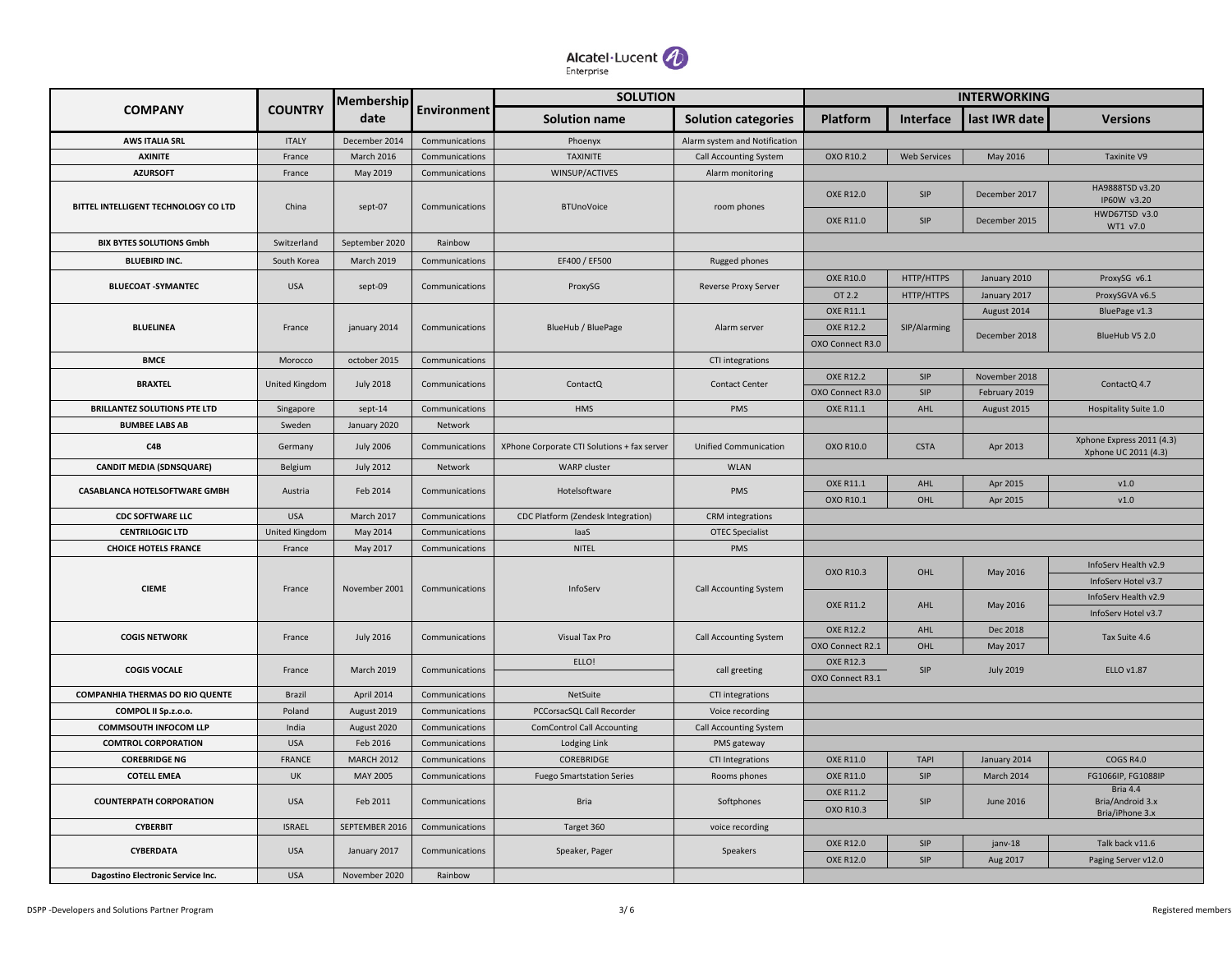

|                                           |                        | Membership        |                | <b>SOLUTION</b>                |                               |                               |                  | <b>INTERWORKING</b>           |                                        |  |
|-------------------------------------------|------------------------|-------------------|----------------|--------------------------------|-------------------------------|-------------------------------|------------------|-------------------------------|----------------------------------------|--|
| <b>COMPANY</b>                            | <b>COUNTRY</b>         | date              | Environment    | <b>Solution name</b>           | <b>Solution categories</b>    | <b>Platform</b>               | <b>Interface</b> | last IWR date                 | <b>Versions</b>                        |  |
| <b>Dasan Zhone Solutions</b>              | <b>USA</b>             | <b>July 2018</b>  | Communications | <b>GPON-ONT</b>                | <b>GPON</b>                   | <b>OXE R12.2</b>              | <b>SIP</b>       | sept-19                       | ONT <sub>2xx</sub>                     |  |
| DIALTECH TELECOM. E SISTEMAS ETC          | <b>Brazil</b>          | Feb 2018          | Communications | Dialtech EasyLOG®              | voice recording               |                               |                  |                               |                                        |  |
| <b>DOLBY LABORATORIES INC.</b>            | <b>USA</b>             | August 2017       | Communications | <b>Conference Phone</b>        | audio conferencing            | <b>OXE R12.0</b>              | SIP              | Dec 2017                      | VCP 9000 v3.3                          |  |
| <b>DUVOICE CORPORATION</b>                | <b>USA</b>             | Feb 2012          | Communications | PMS                            | <b>PMS</b>                    | <b>OXE R11.2</b><br>OXO R10.2 | AHL<br>OHL       | <b>March 2016</b><br>janv-16  | <b>PMS 1.0</b>                         |  |
| <b>EASTCOM SYSTEMS Pte Ltd</b>            | Singapore              | March 2020        | Rainbow        |                                |                               |                               |                  |                               |                                        |  |
| <b>EBUSINESS DISTRIBUTION EL SALVADOR</b> | SALVADOR               | <b>MARCH 2015</b> | Communications | eMail Clients, SMS services    | CTI integrations              |                               |                  |                               |                                        |  |
| <b>EDV-Partner GmbH</b>                   | Germany                | October 2019      | Rainbow        |                                |                               |                               |                  |                               |                                        |  |
| <b>ELAATCHI Pvt Ltd</b>                   | India                  | May 2021          | Rainbow        |                                | e-Concierge                   |                               |                  |                               |                                        |  |
|                                           |                        |                   |                | <b>IPT1001</b>                 | Rugged phones                 | <b>OXE R12.0</b>              | SIP              | Apr 2017                      | <b>IPT 1001</b>                        |  |
| <b>ELCOM INNOVATIONS Private Limited</b>  | India                  | January 2017      | Communications | MG3000                         | Gateway                       | <b>OXE R12.0</b>              | SIP              | sept-17                       | MG3000 v11                             |  |
| <b>ELYSSE SRL</b>                         | <b>ITALY</b>           | sept-16           | Communications | Contatta                       | <b>Contact Center</b>         | <b>OXE R12.0</b>              | SIP              | Dec 2017                      | Contatta v7.0                          |  |
| <b>ESNA TECHNOLOGIES</b>                  | CANADA                 | FEBRUARY 2013     | Communications | OfficeLinX                     | <b>Unified Communications</b> | <b>OXE R11.1</b>              | <b>SIP</b>       | February 2015                 | OfficeLinx 9.1                         |  |
| <b>EUROFLUXO</b>                          | Portugal               | January 2015      | Communications | EasyLynq                       | <b>Call Accounting System</b> | <b>OXE R11.1</b>              | AHL              | March 2015                    | EasyLyng v1.0                          |  |
| <b>EUROTRONIK KRANJ D.O.O</b>             | Slovenia               | <b>DEC 2017</b>   | Communications | NurseLog                       | Alarm system and Notification |                               |                  |                               |                                        |  |
| FITRE S.P.A.                              | Italy                  | January 2016      | Communications | TASvoice                       | <b>Emergency phones</b>       | <b>OXE R11.2</b>              | SIP              | June 2016                     | TASVoice-164 10.13                     |  |
| <b>FLEXCOM</b>                            | Luxembourg             | JANUARY 2010      | Communications | Calltax                        | <b>Call Accounting</b>        |                               |                  |                               |                                        |  |
| <b>FLEXVALLEY SRL</b>                     | <b>ITALY</b>           | JANUARY 2014      | Communications | <b>FOPSix</b>                  | Alarm system and Notification |                               |                  |                               |                                        |  |
| FLYINGVOICE NETWORK TECHNOLOGY Co Ltd     | China                  | August 2020       | Communications |                                |                               |                               |                  |                               |                                        |  |
| <b>FREQUENTIS AG</b>                      | <b>AUSTRIA</b>         | <b>APRIL 2011</b> | Communications | DIVOS 3 log                    | voice recording               | OXE R11.0                     | (IP) DR-LINK     | November 2013                 | Divos 3 Log Rel 3                      |  |
| <b>GAI-TRONICS A DIVISION OF HUBBELL</b>  | <b>United Kingdom</b>  | AUG 2016          | Communications | Help point & Titan VoIP        | Rugged phones                 | <b>OXE R9.0</b>               | SIP              | November 2008                 | Help Point & Titan V2.1                |  |
| <b>GRANDSTREAM NETWORKS</b>               | <b>USA</b>             | October 2012      | Communications | GXV, GXP                       | video phones and room systems | <b>OXE R11.0</b>              | <b>SIP</b>       | November 2014                 | GXP 2200, GXP1400,<br>GXV3140, GXV3175 |  |
| <b>HANDY TECH ELEKTRONIK GMBH</b>         | Germany                | March 2014        | Communications |                                | Disability                    |                               |                  |                               |                                        |  |
| <b>HUATION</b>                            | <b>SOUTH KOREA</b>     | <b>JULY 2015</b>  | Communications | <b>HUERES</b>                  | voice recording               |                               |                  |                               |                                        |  |
| <b>HUAZHU GROUP</b>                       | China                  | january 2017      | Communications | Huazhu Guest APP with MGS      | e-Concierge                   |                               |                  |                               |                                        |  |
| <b>IBERNEX INGENIERA S.L.</b>             | Spain                  | May 2011          | Communications | HelpNex                        | Alarm system and Notification | OXE R11.1<br>OXO R10.1        | SIP trunking     | April 2015                    | Helpnex v1.0                           |  |
| <b>ILEXIA</b>                             | France                 | <b>March 2013</b> | Communications | validation lab.                |                               |                               |                  |                               |                                        |  |
| <b>INCUBE SOLUTION</b>                    | <b>Utd Arab Emirat</b> | September 2020    | Network        |                                |                               |                               |                  |                               |                                        |  |
| <b>INVOXIA</b>                            | France                 | <b>MARCH 2012</b> | Communications | NVX-620, NVX-220               | Rooms phones                  | OXE R10.1<br><b>OXE R11.0</b> | <b>SIP</b>       | <b>Juy 2012</b><br>April 2014 | NVX 220 v8.12<br>NVX 620 v6.17         |  |
|                                           |                        |                   |                |                                |                               | OXO R9.2                      | SIP              | December 2014                 | NVX 620 v8.29                          |  |
| <b>IQ MESSENGER</b>                       | Netherland             | $nov-13$          | Communications | IQ Messenger                   | Alarm system and Notification |                               |                  |                               |                                        |  |
| <b>IRIS SOFTWARE SYSTEMS LTD</b>          | <b>United Kingdom</b>  | Dec 2015          | Communications | iRiS Guest Exeprience Platform | e-Concierge                   |                               |                  |                               |                                        |  |
| <b>JASCO (DATAVOICE)</b>                  | South-Afrika           | April 2011        | Communications | Libra Recorder                 | <b>Voice Recording</b>        | OXE R10                       | (IP) DR-LINK     | Dec 2011                      | Recorder v6.3                          |  |
|                                           |                        |                   |                |                                |                               | OXE R11.0                     | <b>AHL</b>       | <b>June 2014</b>              | Jazz Fusion v6                         |  |
| JAZZWARE - BROADSOFT-SDD                  | <b>USA</b>             | NOVEMBER 2003     | Communications | Jazz Enterprise / Jazz Fusion  | <b>PMS</b>                    | OXO Connect R2.1              | OHL              | September 2017                | Jazz Fusion 1.0                        |  |
| JPL Telecom Ltd                           | <b>United Kingdom</b>  | <b>July 2019</b>  | Communications |                                |                               |                               |                  |                               |                                        |  |
| JPS INTEROPERABILITY SOLUTIONS INC.       | <b>USA</b>             | sept-17           | Communications | ARA-1                          | Radio and SIP gateway         | <b>OXE R12.1</b>              | SIP              | <b>June 2018</b>              | v3.0                                   |  |
| <b>JURUDATA SERVICES SDN BHD (JDS)</b>    | Malaysia               | May 2015          | Communications | Winpac                         |                               | <b>OXE R11.2</b>              | AHL<br>SIP       | Feb 2017                      | PMSi v3.12<br>VMS SIP v1/0             |  |
| KCCS MOBILE ENGINEERING CO LTD.           | Japan                  | October 2018      | Communications | KCME                           | CTI integrations              |                               |                  |                               |                                        |  |
|                                           |                        |                   |                |                                |                               | OXO Connect R3.0              | <b>SIP</b>       | August 2018                   | UMG Modular 300 v3.0                   |  |
| <b>KHOMP AMERICA CORP.</b>                | <b>USA</b>             | June 2017         | Communications |                                | Analog and SIP gateways       | OXO Connect R3.0              | SIP              | August 2018                   | KMG 400 v4.1                           |  |
|                                           |                        |                   |                | Media gateways                 |                               | <b>OXE R12.2</b>              | <b>SIP</b>       | August 2018                   | UMG Modular 300 v3.0                   |  |
|                                           |                        |                   |                |                                |                               | <b>OXE R12.2</b>              | SIP              | August 2018                   | KMG 400 v4.1                           |  |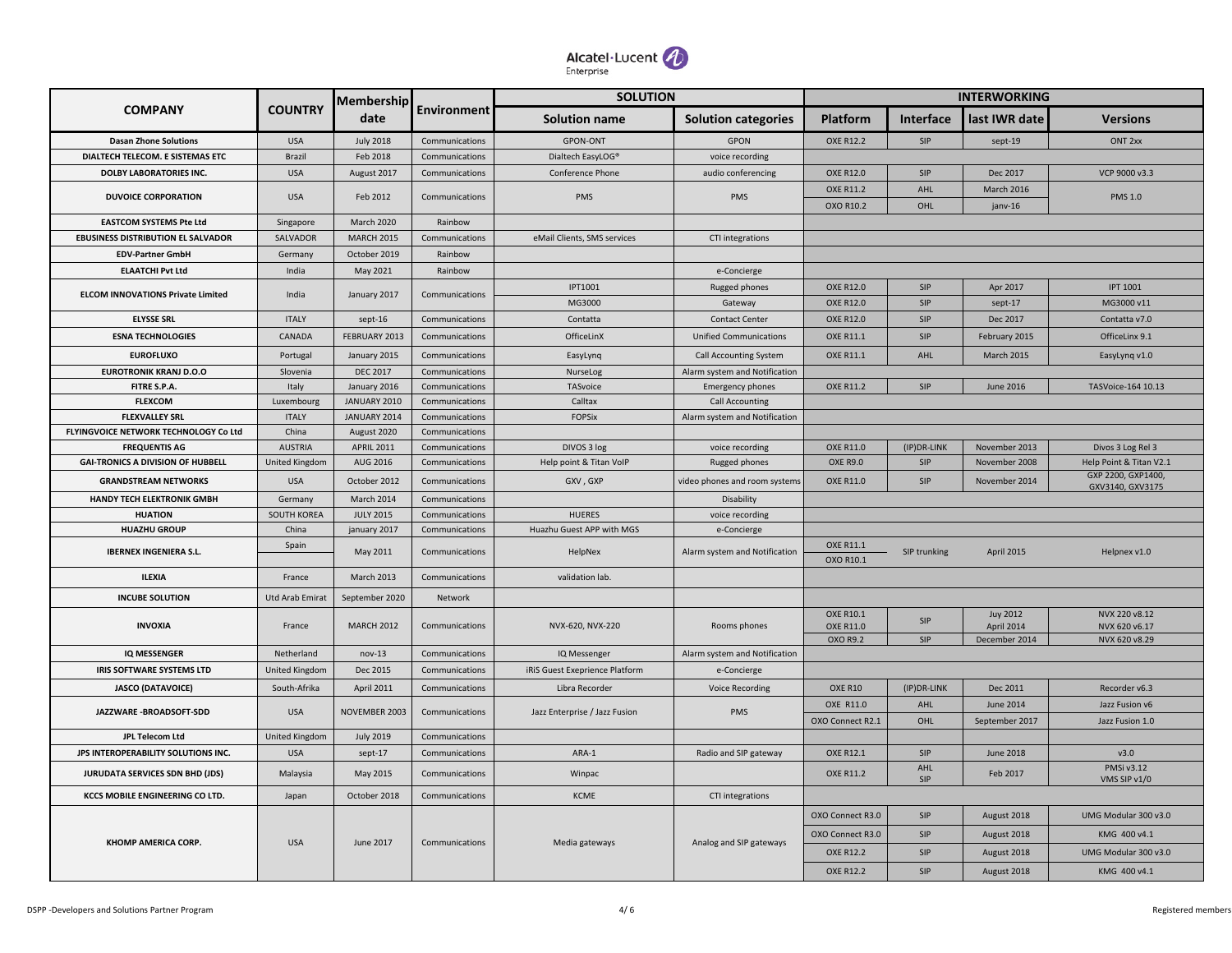

|                                                                           |                        | <b>Membership</b>                |                                  | <b>SOLUTION</b>                  |                                                  |                  |                          | <b>INTERWORKING</b>           |                                |  |
|---------------------------------------------------------------------------|------------------------|----------------------------------|----------------------------------|----------------------------------|--------------------------------------------------|------------------|--------------------------|-------------------------------|--------------------------------|--|
| <b>COMPANY</b>                                                            | <b>COUNTRY</b>         | date                             | Environment                      | <b>Solution name</b>             | <b>Solution categories</b>                       | <b>Platform</b>  | <b>Interface</b>         | last IWR date                 | <b>Versions</b>                |  |
| <b>KLOSE BROTHERS Gmbh</b>                                                | Germany                | October 2019                     | Rainbow                          |                                  |                                                  |                  |                          |                               |                                |  |
| <b>KURMI SOFTWARE</b>                                                     | <b>FRANCE</b>          | <b>APRIL 2014</b>                | Communications                   | Unified provisoning              | <b>Users Management</b>                          | <b>OTEC 2.1</b>  | OT Web Services          | October 2015                  | V6.1                           |  |
| <b>LANCOM Systems</b>                                                     | Germany                | June 2019                        | Communications                   | <b>VoIP Routers</b>              | SBC                                              | OXO R3.1         | SIP                      | October 2019                  | <b>LCOS V10.20</b>             |  |
| <b>LAKE SOLUTIONS AG</b>                                                  | Switzerland            | JANUARY 2016                     | Communications                   | laaS                             | <b>OTEC Specialist</b>                           |                  |                          |                               |                                |  |
| <b>LEROY MERLIN</b>                                                       | <b>FRANCE</b>          | NOVEMBER 2015                    | Communications                   | Android software                 | CTI integrations                                 |                  |                          |                               |                                |  |
| <b>LIFESIZE COMMUNICATIONS</b>                                            | <b>USA</b>             | FEBRUARY 2009                    | Communications                   | LifeSize HD video communications | video phones and room systems                    | <b>OXE R9.1</b>  | SIP                      | <b>April 2010</b>             | Passport/Express/Room 220 v4.7 |  |
| <b>LINCOR SOLUTIONS LIMITED</b>                                           | Ireland                | <b>JULY 2007</b>                 | Communications                   | MediVista                        | room phones                                      | <b>OXE R10.0</b> | SIP                      | May 2012                      | MEDIVista 7.3                  |  |
| LIQUID VOICE LTD                                                          | New Zeland             | August 2017                      | Communications                   | Liquid Assure                    | voice recording                                  |                  |                          |                               |                                |  |
|                                                                           |                        |                                  |                                  |                                  |                                                  | <b>OXE R12.3</b> |                          |                               |                                |  |
| MEDIA5                                                                    | Canada                 | April 2012                       | Communications                   | Mediatrix                        | Analog & SIP gateways                            | OXO Connect R3.0 | SIP                      | Feb 2020                      | 4102 & C710                    |  |
| <b>MEDIALOG</b>                                                           | France                 | <b>APRIL 2016</b>                | Communications                   | Medialog Hôtel                   | PMS                                              | <b>OXE R11.2</b> | AHL                      | October 2016                  | Medialog Hotel v1.0            |  |
|                                                                           |                        |                                  |                                  |                                  |                                                  | OXO R10.3        | OHL                      |                               |                                |  |
| <b>MEDITON GmbH</b><br>MEMOBOX-SAASWEDO                                   | Germany<br>France      | October 2018<br><b>June 2020</b> | Communications<br>Communications | Audio solutions<br>Geotaxe       | Disability<br><b>Call Accounting System</b>      |                  |                          |                               |                                |  |
| <b>MILESYS</b>                                                            | France                 | Feb 2017                         | Communications                   | <b>iPIX150</b>                   | <b>Emergency phones</b>                          |                  |                          |                               |                                |  |
| <b>MIRALIX APS</b>                                                        | DENMARK                | NOVEMBER 2003                    | Communications                   | CallCenter50 - GreenBox          | <b>Contact Center</b>                            |                  |                          |                               |                                |  |
| <b>MOBILE HEARTBEAT</b>                                                   | <b>USA</b>             | <b>July 2021</b>                 | Communications                   | MH-Cure                          | telephony integration                            |                  |                          |                               |                                |  |
| <b>MOBILE INTERACTION</b>                                                 | Sweden                 | June 2015                        | Communications                   | white label hotel phone solution | e-Concierge                                      |                  |                          |                               |                                |  |
| <b>NAGRAVISION</b>                                                        | Switzerland            | $nov-17$                         | Communications                   | White noise                      | security                                         |                  |                          |                               |                                |  |
| NEONEXSOFT.INC                                                            | South Korea            | Feb 2017                         | Communications                   | Neo Voice                        | voice recording                                  |                  |                          |                               |                                |  |
| <b>NETGENBIZ</b>                                                          | <b>SINGAPORE</b>       | MAY 2012                         | Communications                   | <b>NGB Call</b>                  | CTI integrations                                 |                  |                          |                               |                                |  |
| NEXUS COMMUNITY INC.                                                      | South Korea            | August 2018                      | Communications                   | Cube                             | <b>Contact Center</b>                            |                  |                          |                               |                                |  |
| <b>NGINX Software Inc. (F5)</b>                                           | <b>USA</b>             | November 2013                    | Communications                   | <b>NGINX Plus</b>                | <b>Reverse Proxy Server</b>                      | OT 2.3<br>OT 2.2 | HTTP/HTTPS<br>HTTP/HTTPS | January 2018<br>December 2016 | R14<br>R <sub>10</sub>         |  |
| NINOX SOFTWARE Gmbh                                                       | Germany                | <b>June 2020</b>                 | Rainbow                          | Ninox                            | development platform                             |                  |                          |                               |                                |  |
| <b>NOVXTEL</b>                                                            | FRANCE                 | March 2004                       | Communications                   | Hospitality.Net                  | PMS                                              | <b>OXE R11.0</b> | V24<br>SIP               | Dec 2013                      | Hospitality.Net v4.1           |  |
| OASIS HOSPITALITY SOFTWARE LTD                                            | Hong-Kong              | January 2014                     | Communications                   | hotel PMS                        | <b>PMS</b>                                       | OXE R11.1        | AHL                      | janv-15                       | Oasis PMS 5.3                  |  |
| <b>OPEN IP</b>                                                            | France                 | March 2014                       | Communications                   | laaS                             | <b>OTEC Specialist</b>                           | OT 2.2           |                          | Feb 2017                      |                                |  |
| <b>OPEN MODEL SOLUTIONS</b>                                               | <b>BELGIUM</b>         | <b>APRIL 2014</b>                | Communications                   | <b>Contact Management</b>        | CTI integrations                                 |                  |                          |                               |                                |  |
|                                                                           |                        |                                  | Communications                   | Opera                            | <b>PMS</b>                                       | <b>OXE R10.1</b> | AHL-V24                  | May 2012                      | Opera 5.0                      |  |
| <b>ORACLE-Micros Fidelio</b>                                              | Germany                | January 2003                     |                                  |                                  |                                                  | <b>OXO R10</b>   | OHL                      | $nov-14$                      | Opera 5.0                      |  |
|                                                                           |                        |                                  | Communications                   | Suite                            | PMS                                              | <b>OXE R10.1</b> | AHL-V24                  | May 2012                      | Suite 8.9                      |  |
| <b>ORACLE-Fidelio Cruise</b><br><b>PARAGON BUSINESS SOLUTION LTD</b>      | Germany<br>India       | May 2006<br>Dec 2015             | Communications<br>Communications | SPMS<br>DigiValet                | PMS<br>e-Concierge                               | OXE R11          | AHL-IP                   | $nov-14$                      | <b>SPMS 7.30</b>               |  |
| <b>PARCS IT Consulting Gmbh</b>                                           | Germany                | October 2019                     | Rainbow                          |                                  |                                                  |                  |                          |                               |                                |  |
| PCS SOFTWARE E SERVIÇOS LTDA                                              | <b>Brazil</b>          | March 2008                       | Communications                   | Gravador                         | <b>Voice Recording</b>                           | OXE R11.1        | (IP) DR-LINK             | December 2015                 | Gravador v1.8                  |  |
| PHYBRIDGE INC.                                                            | Canada                 | MAY 2014                         | Network                          | PoLRE                            | POE switch                                       | <b>OXE R11.1</b> | na                       | September 2015                | PoLRE 3.3                      |  |
| POLICEN DIREKT VERSICHERUNGSVERMITTLUNG                                   | Germany                | August 2015                      | Communications                   |                                  | CTI integrations                                 |                  |                          |                               |                                |  |
| <b>PROLOGIC</b>                                                           | <b>Utd Arab Emirat</b> | May 2020                         | Communications                   | SmartTEL                         | <b>Hotel Call Accounting</b>                     |                  |                          |                               |                                |  |
|                                                                           |                        |                                  |                                  |                                  |                                                  |                  |                          |                               |                                |  |
| PSE TRGOVINA D.O.O.<br><b>QUALITY NET</b>                                 | Croatia                | January 2016<br>sept-17          | Communications                   | <b>HSC</b>                       | CTI integrations                                 |                  |                          |                               |                                |  |
| <b>QUONEX GE</b>                                                          | Koweit<br>France       | Feb 2017                         | Communications<br>Communications | Sialert                          | call accounting<br>Alarm system and Notification |                  |                          |                               |                                |  |
| <b>ROOX</b>                                                               |                        |                                  | Communications                   |                                  |                                                  |                  |                          |                               |                                |  |
|                                                                           | Portugal               | August 2020                      |                                  |                                  |                                                  |                  |                          |                               |                                |  |
| <b>RUPTUB SOLUTIONS Private Limited</b><br><b>SANYO ELECTRIC INDUSTRY</b> | India<br>Japan         | oct-21<br>$nov-18$               | Communications<br>Communications | Sanyio AHL I/F                   | PMS<br>PMS                                       | <b>OXE R12.2</b> | AHL                      | Feb 2019                      | v1.0                           |  |
| <b>SESTEK</b>                                                             | Turkey                 | <b>DEC 2016</b>                  | Communications                   | Voice of the Customer Suite      | <b>Contact Center</b>                            |                  |                          |                               |                                |  |
| serVme DMCC                                                               | Utd. Arab. Emi.        | February 2021                    | Communications                   |                                  | CTI integrations                                 |                  |                          |                               |                                |  |
|                                                                           |                        |                                  |                                  |                                  |                                                  |                  |                          |                               |                                |  |